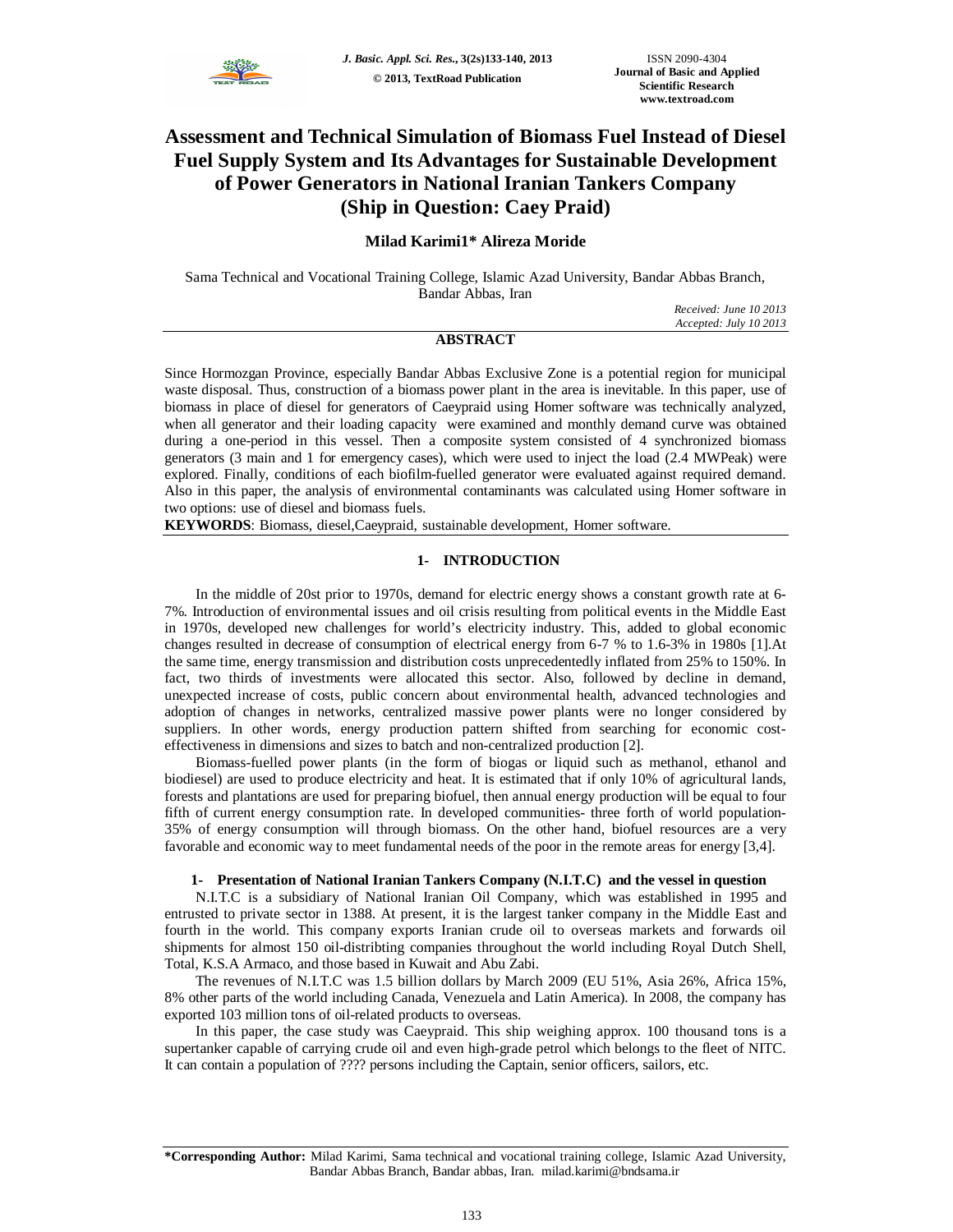## *2-1- Generator load and shipment profile curve of the ship during a 24-hour period*

Caeypraid is a type A tanker ship in tanker fleet of Iran, which uses four diesel generators (3 main ones and 1 for emergency cases). Diesel used in these vessels is Wartsila-6l20 c made in Finland. These diesel generators have 6 cylinders, each with a power of 480 kW and velocity of 900 rpm.

Rate of power generation depends on the load of the vessel. Normally, a ship docks for loading/unloading at a quay, for which needs 700kW. Also 1100 kW is required for the work of load discharge pumps. In this case, 2 generators must be working and the third one activates only when ship is moving and is in the maximum rate of energy consumption.

Emergency Diesel Generator, with a lower capacity than other generators and in a variety of models depending on company orders, turns on automatically when any of three main generators fail and it is used for lighting, fire fighting pumps or live-saving devices. Fig.2 shows the rate of monthly energy consumption during one year.



*Figure1. Demand report for the load in various months of a year during a 24-hour period*

#### **2- Biomass energy**

There are several definitions for biomass and biomass energy. But they are all in common in one aspect, i.e. degradable organic matter. Based on a definition, biomass is "any materials with biomolecular structure which can grow and propagate in accordance to natural rules". The energy existing in agricultural, gardening, forestry wastes as well as latent energy in degradable municipal and industrial solid wastes, livestock matters, municipal sewage and corruptible industry refuses are major sources of biomass, which can save energy through photosynthesis. Presently, in many countries of the world, degradable municipal solid wastes (trash) are disposed of in engineered sites known as 'landfill'. In these landfills, in addition of disposal of degradable wastes, there are facilities for collecting biogas resulting from anaerobic fermentation of wastes. The biogas is refined and after harmful gases (CO2, sulfur, chlorine and other compounds, etc.) were removed, it is converted to electricity by electric energy generators. In general, incineration is a process in which the waste is inflamed by heat producing residues such as ash, chimney gases as combustion products. If the wastes entering the combustion tanks are not fully segregated, most metals and metallic compounds remain unchanged and they can extracted from ash. The most important advantages of incineration are: reduction of volume and weight without need for long time or vast surface area, removal of most hazardous wastes followed by reduction of environmental degradation impacts, recyclability of energy in the form of electricity or heat released from the combustion and recycling metals (including iron-based or non-iron-based objects). Practical potential of power generation in an incinerator plant is presented in equation (2) [5] [6].

## $P(MW) = (\sum (R \times CV) \times 1.1157 \times 10^{-5})$  (1)

where P= Practical potential of energy generation from incineration R= Rate of production of energy-containing degradable waste (tons/day) CV= Coulomb Volt (kJ).

| <b>Table 1.</b> Overall comparison between types of renewable energy [10] |                     |                   |                   |                       |  |  |  |  |
|---------------------------------------------------------------------------|---------------------|-------------------|-------------------|-----------------------|--|--|--|--|
| <b>Energy Source</b>                                                      | <b>Place limits</b> | <b>Time limit</b> | <b>Efficiency</b> | Cost                  |  |  |  |  |
| <b>Wind Energy</b>                                                        |                     |                   | Average           | Low to moderate       |  |  |  |  |
| <b>Solar Energy</b>                                                       |                     |                   | Low to moderate   | <b>Medium</b> to high |  |  |  |  |
| <b>Geothermal Energy</b>                                                  |                     | Low               | Average           | Low to moderate       |  |  |  |  |
| <b>Biomass Energy</b>                                                     |                     | Low               | Medium to high    | Average               |  |  |  |  |
| <b>Sea and Ocean</b><br><b>Energy</b>                                     |                     |                   | Low to moderate   | <b>Medium</b> to high |  |  |  |  |

*Table 1. Overall comparison between types of renewable energy [10]*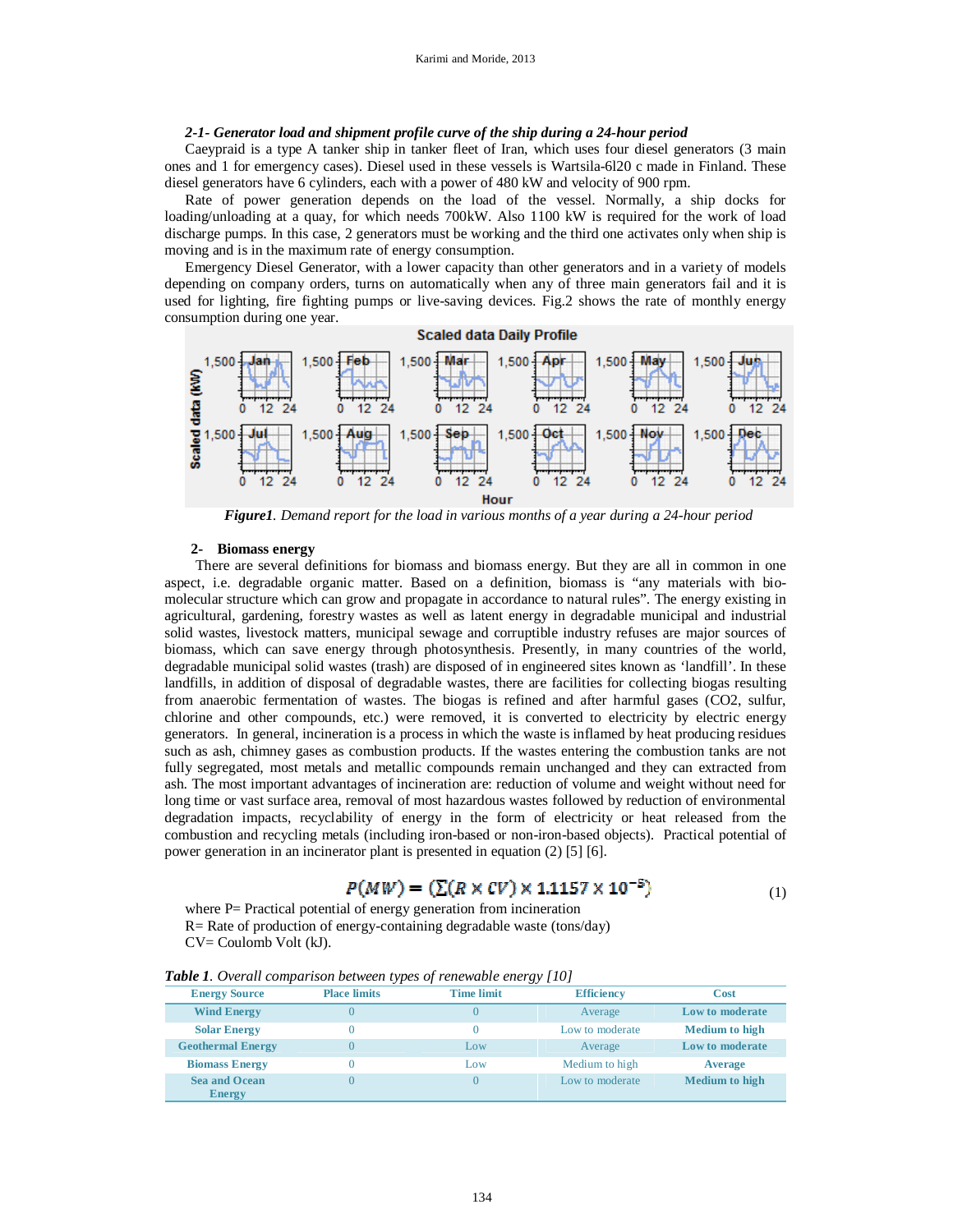## **3- Rate of waste disposal in Bandar Abbass and outskirts**

According to a report published by Municipal Organization of Hormozgan Province, on average 1200 tons per day of waste are collected in Bandar Abbass and outskirts (Khoonsorkh, all industrial complexes such as Persian Gulf Power Plant, Harbor Complex of Shahid Rajaee and Bahonar, Hormozgan Steel Complex, Al-Mahdi Aluminum Complex, etc.) calculated in this report during months of a year by a software in the form of a profile.



*Figure 2. Rate of waste production in the area in months of a year*

## **4- Homer software**

Homer software is applied to optimize composite models of renewable energy such as wind energy, solar energy, and biomass energy and so on. Modeling heat and hydrogen load can also be executed using this software. The most important objectives of Homer are:

- Finding least cost using a combination of electric and thermal load components
- Simulating a myriad of system settings
- Optimizing costs of life cycle assessment and sensitivity analysis for the composite system

Achievement of aforementioned items enables the software to make a comparison between a variety of design options based on technical and economic principals. It can also exert numerous changes and uncertainties to the inputs. Homer models functionality of a particular system arrangement for any hour in a year by identification of feasible methodologies, provision of required energy content and its life cycle costing. The software applies NPC equation to determine life cycle costs including costs incurred for primary construction, replacement, repair, refueling, electricity, air pollution fines, sales of power to the network. By inputting technical and economic information of the system, its cost-effectiveness can be found using Homer software. Therefore, having accurate information of the system being studied, composite systems of renewable energy can easily be optimized in the most desirable (technical and economic) configuration [9-11].

#### **5- Introduction of a composite system and the capacity of generators of Caeypraid**

Biomass refueling simulator required for generators of Caeypraid is a potential substitute of diesel generators presently used with regard to the rate of waste production in the area under technical evaluation (due to cost-effective fuel). In this simulation, a composite system consisted of 3 synchronized generators (with a capacity of 840kW ) and an emergency synchronized generator (with a capacity of 400kW) are planned for annual demand of the ship.



*Figure 3. Technical schematic of a composed system*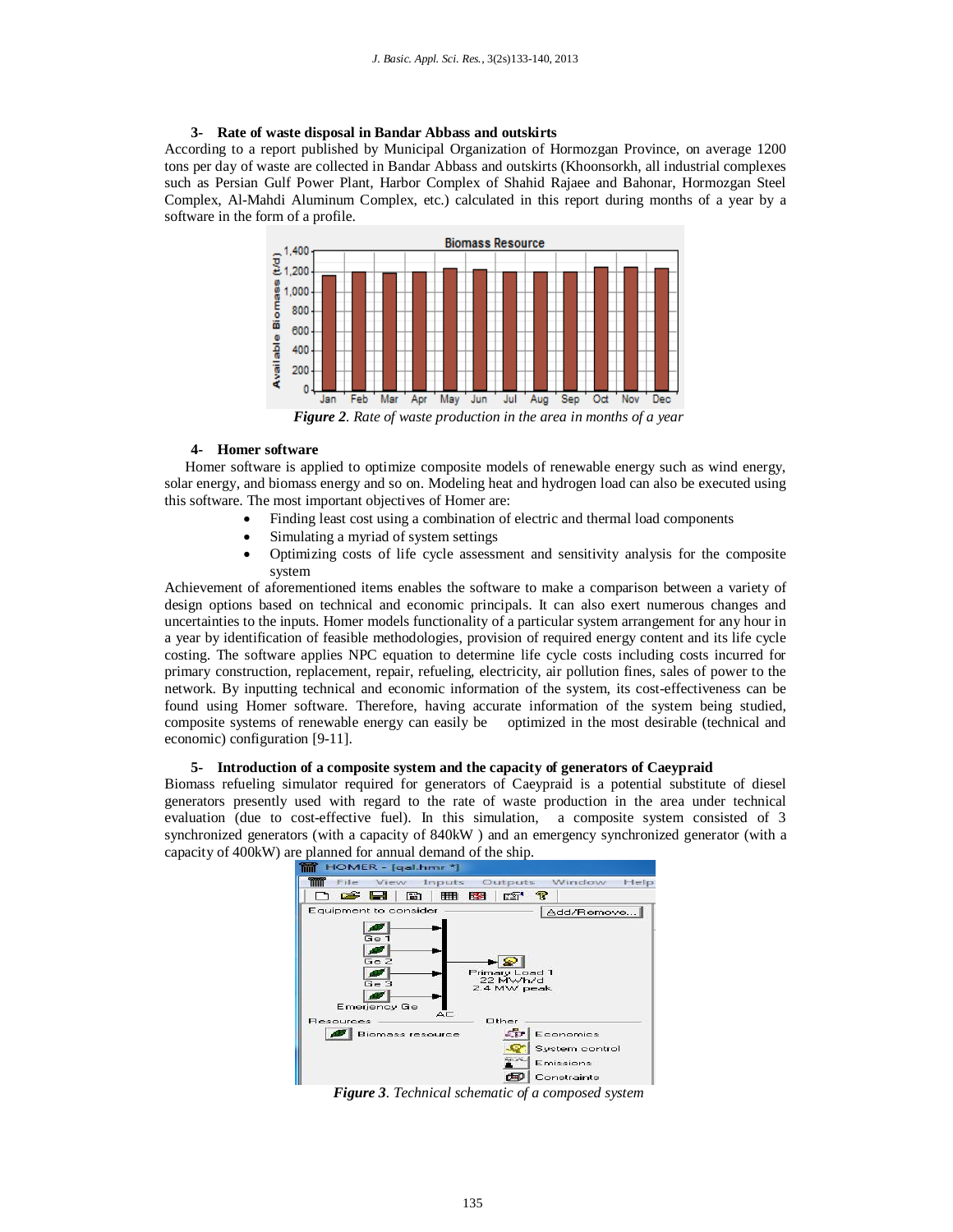|  | Table 2. Type and capacity selected for each generator |  |
|--|--------------------------------------------------------|--|
|  |                                                        |  |

| <b>Type of generator</b>          | <b>Nominal Capacity (kw)</b> |
|-----------------------------------|------------------------------|
| <b>Synchronous Generator</b>      | 840                          |
| Synchronous Generator             | 840                          |
| <b>Synchronous Generator</b>      | 840                          |
| Synchronous generator (Emergency) | 400                          |

#### **6- Results of simulation of the system**

Marginal generation cost

0.00 \$/kWh

## *7-1- Eximination of load of each generator in its peak production*



*Figure 4. Maximum capacity of GE1 generator in months of a year (day and night)*

| Quantity              | Value                 | Units:        | Quantity               | Value              | Units  | Quantity                   | Value          | Units        |
|-----------------------|-----------------------|---------------|------------------------|--------------------|--------|----------------------------|----------------|--------------|
| Hours of operation    | 2.167 hr/vr           |               | Electrical production  | 1,083,613   kWh/vr |        | Bio, feedstock consump.    |                | 595   t/vr   |
| Number of starts      |                       | 998 starts/yr | Mean electrical output |                    | 500 kw | Specific fuel consumption  |                | 0.384 kg/kWh |
| Operational life      | $6.92 \mid \text{yr}$ |               | Min. electrical output |                    | 287 kW | Fuel energy input          | 636,358 KWh/yr |              |
| Capacity factor       | 14.7   %              |               | Max, electrical output | 840 kW             |        | Mean electrical efficiency | $170.3 \times$ |              |
| Fixed generation cost |                       | 16.7   \$/hr  |                        |                    |        |                            |                |              |



*Figure 5. Maximum capacity of GE2 generator in months of a year (day and night)*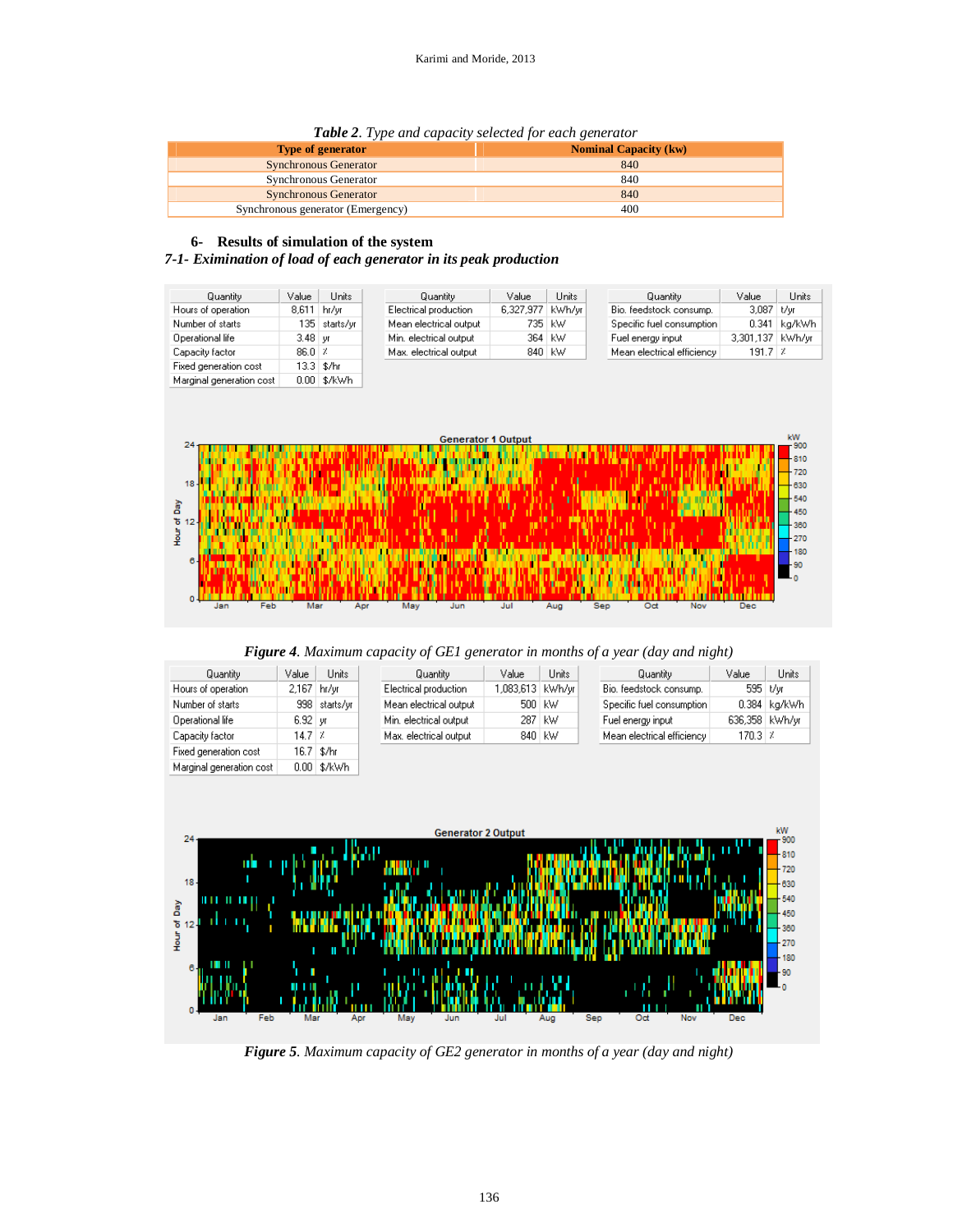| Quantity                 | Value         | Units          | Quantity               | Value  | Units  | Quantity                   | Value         | Units |
|--------------------------|---------------|----------------|------------------------|--------|--------|----------------------------|---------------|-------|
| Hours of operation       |               | 58 hr/vr       | Electrical production  | 21.071 | kWh/vr | Bio, feedstock consump.    | $13.1 + U$ vr |       |
| Number of starts         |               | 46   starts/yr | Mean electrical output | 363 kW |        | Specific fuel consumption  | 0.435 kg/kWh  |       |
| Operational life         | 259   yr      |                | Min. electrical output | 252 kw |        | Fuel energy input          | 14,003 KWh/vr |       |
| Capacity factor          | $0.286 \pm z$ |                | Max, electrical output | 632 kW |        | Mean electrical efficiency | 150.5   %     |       |
| Fixed generation cost    |               | $16.7$ \$/hr   |                        |        |        |                            |               |       |
| Marginal generation cost |               | 0.00 \$/kWh    |                        |        |        |                            |               |       |



*Figure 6. Maximum capacity of GE3 generator in months of a year (day and night)*

| Quantity                                                      | Value            | <b>Units</b>   | Quantity                  | Value   | <b>Units</b> | Quantity                   | Value          | Units                                                                   |
|---------------------------------------------------------------|------------------|----------------|---------------------------|---------|--------------|----------------------------|----------------|-------------------------------------------------------------------------|
| Hours of operation                                            | 3,893 hr/yr      |                | Electrical production     | 597,400 | kWh/yr       | Bio, feedstock consump.    | 391            | t/yr                                                                    |
| Number of starts                                              | 2,014            | starts/yr      | Mean electrical output    | 153     | kW           | Specific fuel consumption  | 0.459          | kg/kWh                                                                  |
| Operational life                                              | $3.85$ yr        |                | Min. electrical output    | 120     | kW           | Fuel energy input          | 418,498        | kWh/yr                                                                  |
| Capacity factor                                               | $17.0 \,   \,$ % |                | Max. electrical output    |         | 363 kW       | Mean electrical efficiency | $142.7 \times$ |                                                                         |
| Fixed generation cost                                         |                  | $10.0  $ \$/hr |                           |         |              |                            |                |                                                                         |
| Marginal generation cost                                      |                  | 0.00 \$/kWh    |                           |         |              |                            |                |                                                                         |
| 24<br>$18 -$<br>Day<br>$\frac{1}{6}$ 12<br>$\frac{1}{2}$<br>6 |                  |                | <b>Generator 4 Output</b> |         |              |                            |                | kW<br>400<br>360<br>320<br>280<br>240<br>-200<br>160<br>120<br>80<br>40 |

*Figure 7. Maximum capacity of GE Emergency generator in months of a year (day and night)*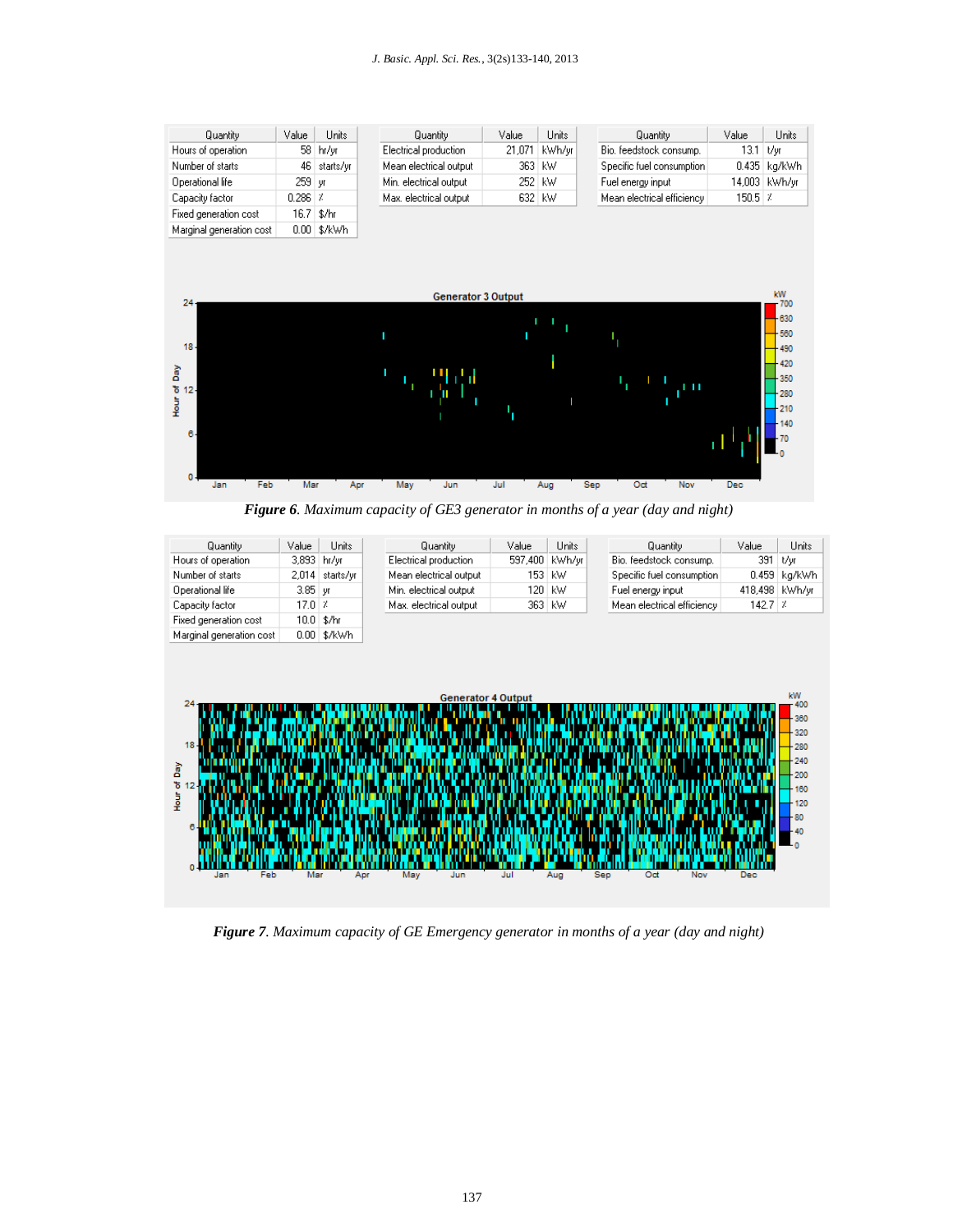

*Figure 8. Analysis of maximum capacity of GE1 generator against maximum predicted demand*



*Figure 9. Analysis of maximum capacity of GE2 generator against maximum predicted demand*



*Figure 10. Analysis of maximum capacity of GE3 generator against maximum predicted demand*



*Figure 11. Analysis of maximum capacity of GE Emergency generator against maximum predicted demand*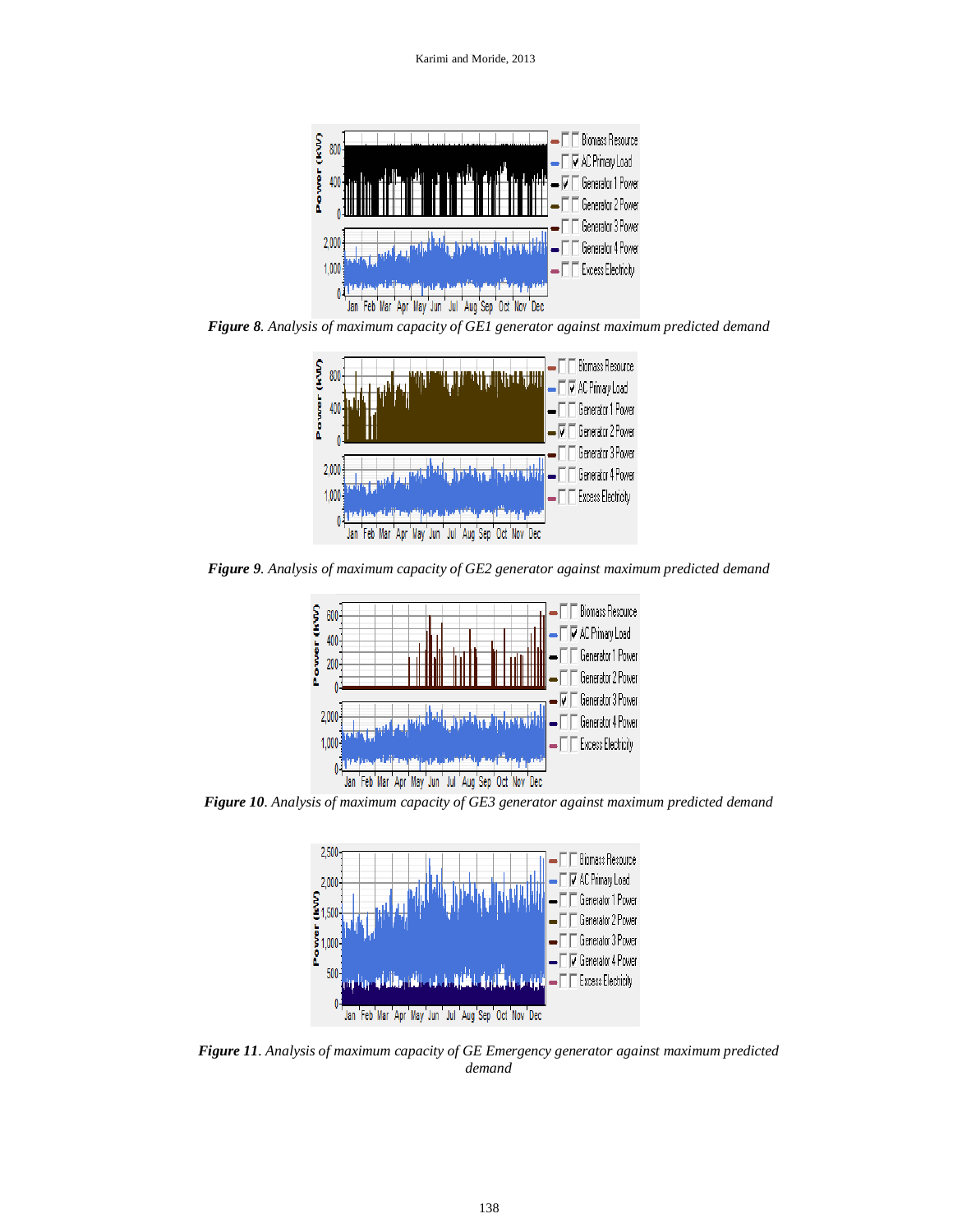

*Figure 12. General analysis of capacity of each generator against feeding a predicted load*

#### **7- Environmental analysis**

In terms of environmental analysis, significant reduction of green house gases in the ship's powerhouse, where generators are located has been reported in results of simulation for diesel as shown in Fig.13. Fig.14 shows effects of biomass in instead of diesel on greenhouse gas emission, which has resulted in an extremely positive effect on reduction of greenhouse gases.

| Pollutant             | Emissions (kg/yr) |
|-----------------------|-------------------|
| Carbon dioxide.       | 7,532,272         |
| Carbon monoxide.      | 18.592            |
| Unburned hydrocarbons | 2.059             |
| Particulate matter    | 1.402             |
| Sulfur dioxide        | 15.126            |
| Nitrogen oxides       | 165.901           |

| Pollutant             | Emissions (kg/yr) |
|-----------------------|-------------------|
| Carbon dioxide        | 707               |
| Carbon monoxide       | 26.6              |
| Unburned hydrocarbons | 2.94              |
| Particulate matter    | 2                 |
| Sulfur dioxide        | n                 |
| Nitrogen oxides       | 237               |

*Figure 14. Type of pollutants created due to biomass fuel (kg/yr)*

**8- Comparison of efficiency of biomass VS diesel used in synchronized generators**  *9-1- diesel fuel*

| .                                                                                      |                                                          |
|----------------------------------------------------------------------------------------|----------------------------------------------------------|
|                                                                                        | Table 3. Main properties of diesel                       |
| <b>Main characteristics</b>                                                            | <b>Rated capacity</b>                                    |
| Minimum value of the heat (MJ/KG)                                                      | 43.2                                                     |
| Density (KG/M3)                                                                        | 820                                                      |
| Total Carbon (%)                                                                       | 88                                                       |
| Total sulfur (%)                                                                       | 0.33                                                     |
| 35<br>30<br>$25 -$<br><b>Efficiency</b><br>Efficiency<br>10<br>5<br>о<br>20<br>40<br>o | <b>Efficiency Curve</b><br>80<br>60<br>100<br>Output (%) |

*Figure15. Efficiency of Diesel at its maximum capacity*